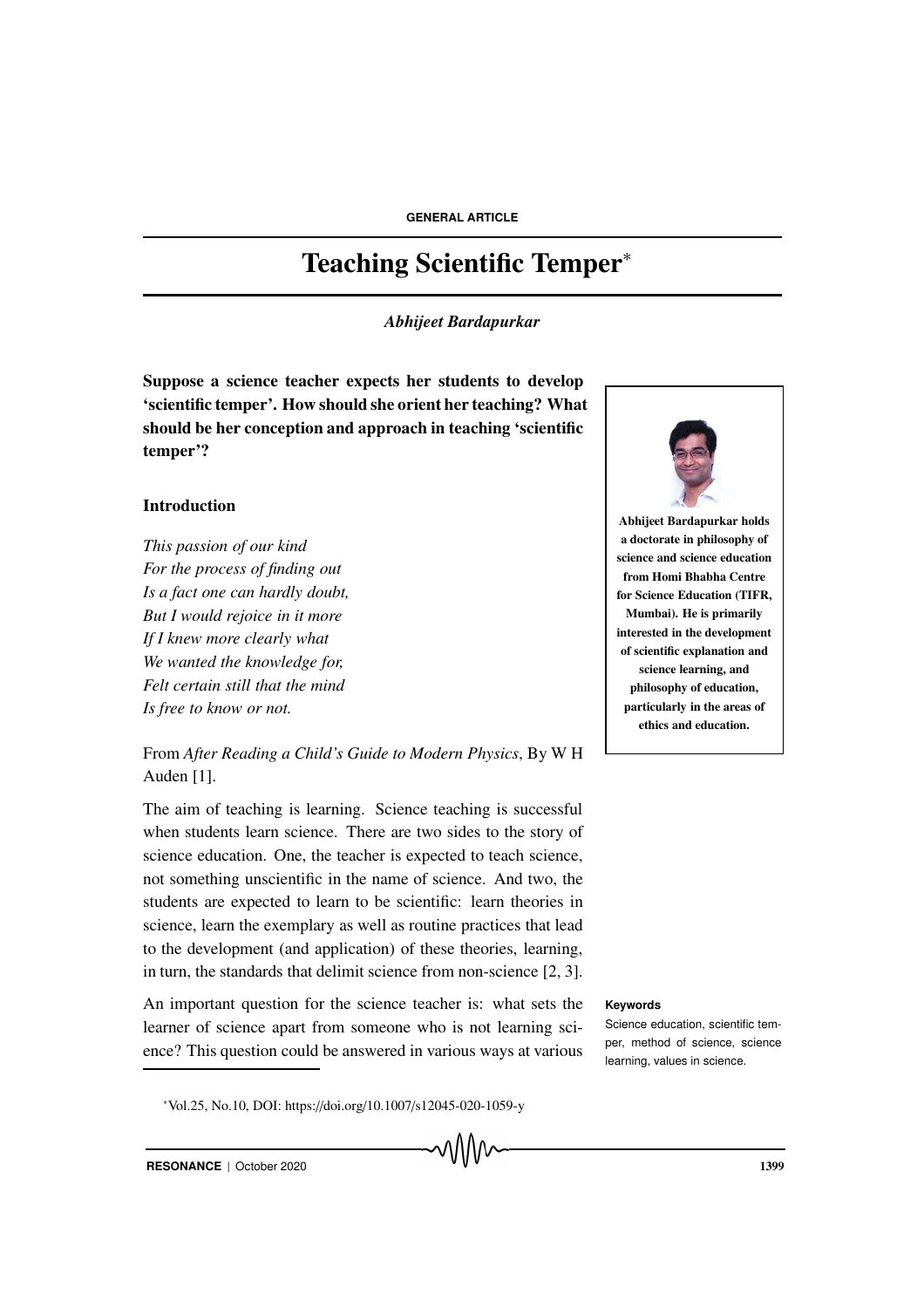levels of complexity. The science learner's descriptions and explanations will be markedly different from that of a non-science learner. The science learner has well-qualified ways of delimiting and substantiating her experiences, she approaches problems and evaluates solutions in a manner characteristic of the discipline of science.

Teaching is constrained by the preparedness of the learner, and by the nature and value of what is being learnt. Teaching exemplifies content as well as character. In education, the content of science cannot be severed from its character and conduct. Science education concerns as much with the nature, character, and conduct of science, as with its content [4].

# Temper of Science

Temper is what defines and animates a state of being; it characterizes and channels human actions: we talk of sweet-tempered children or ill-tempered teacher. We also talk of keeping temper in the sense of maintaining balance or internal-harmony in the face of adversaries. Note that temper characterises the complete being—the whole person is good or bad-tempered, not her hands or tongue alone. In the same sense, a person is said to be scientifically tempered. Scientific temper should come to characterize the whole of a learner—a teacher should be in a position to say that her pupils are learning to be *scientifically tempered persons*. When we think of a person as such, we think of her conviction, expression and action. A person who is learning science has to learn to act in line with her beliefs and have beliefs Consistency and with the right regard for facts or truth. Consistency and coherence is a mark of science. But it is not an exclusive feature of science. Coherence of thought and action with what is known to be true and right is a necessary element of every rational moral human enterprise, including education [5]. This necessity is often muted in science education though, partly because of the overtly procedural-mechanistic construal of the scientific method. When a science teacher demands accuracy and honesty in reporting ex-

In education, the content of science cannot be severed from its character and conduct. Science education concerns as much with the nature, character, and conduct of science, as with its content.

> coherence is a mark of science.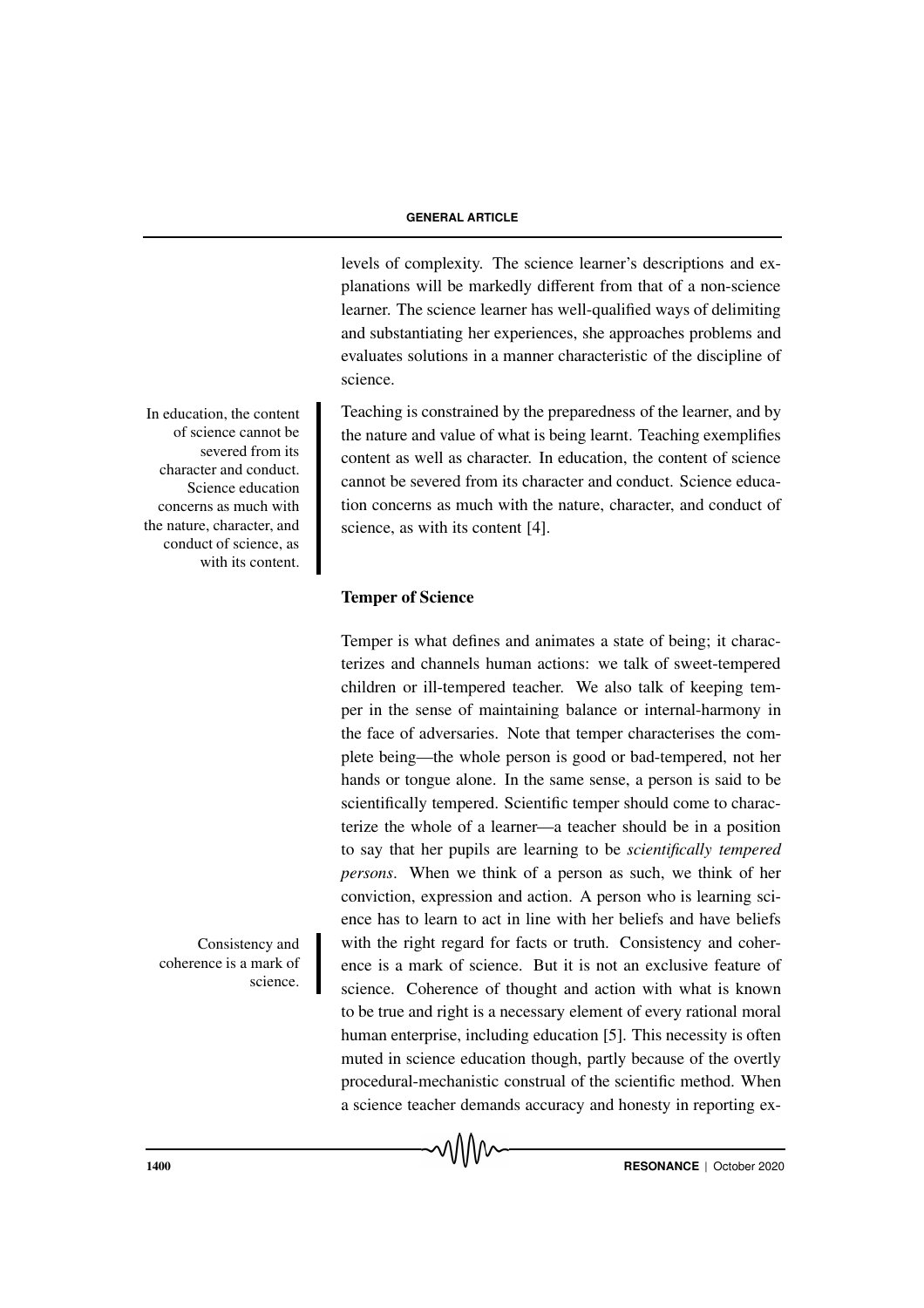perimental data, or transparency and systematic rigour in representing results, the teacher is indeed expecting her students to be honest and courageous— to be categorically evidence-bound. Similar epistemic and ethical values motivate the scientific community to place a high premium on the right communication and discussion of results and ideas in appropriately open spaces of When science students journals and conferences [6]. To hide an insight or to keep a pathbreaking experimental finding under wraps is contrary to the values of science. Unless the achievements and failures of students (as those of scientists) are open to the tests of truth, science will not flourish in the long run. Students have to learn that conceit is anti-scientific, and her conduct must reflect this. When science students fail to confront falsehood with the courage and temperance of tentative but known truths, the teacher knows that something is amiss.

Values in Science

A well-educated person of science is one who excellently exem-<br>A well-educated person plifies scientific temper. She is a person who abides by the values in science in her convictions, actions, and affection. Developing such a person is the aim of science education. To achieve this aim, the science teacher has to have an explicit understanding of the values or principles that set the standards of scientific theorizing and practice: the principles that the student should refer to while evaluating knowledge claims, thereby calling certain human actions or aims as rational and demarcating these from the irrational or unscientific<sup>1</sup>.

A substantive discussion of values or principles responsible for determining the standards of science will take us into deep historical and philosophical waters (which is not possible in this short piece). We have to note that values are an integral part of developmental history and status of scientific knowledge [6, 7]. And that these values (or principles) are both theoretical and practical in nature, helping us define the limits and depths of theory and practice in science. In other words, these values are both epistemicfail to confront falsehood with the courage and temperance of tentative but known truths, the teacher knows that something is amiss in their science education.

of science is one who excellently exemplifies scientific temper. She is a person who abides by the values in science in her convictions, actions, and affection.

 $1$ Karl Popper's 'demarcation problem' was, in a way, the problem of scientific temper. See [2] for example.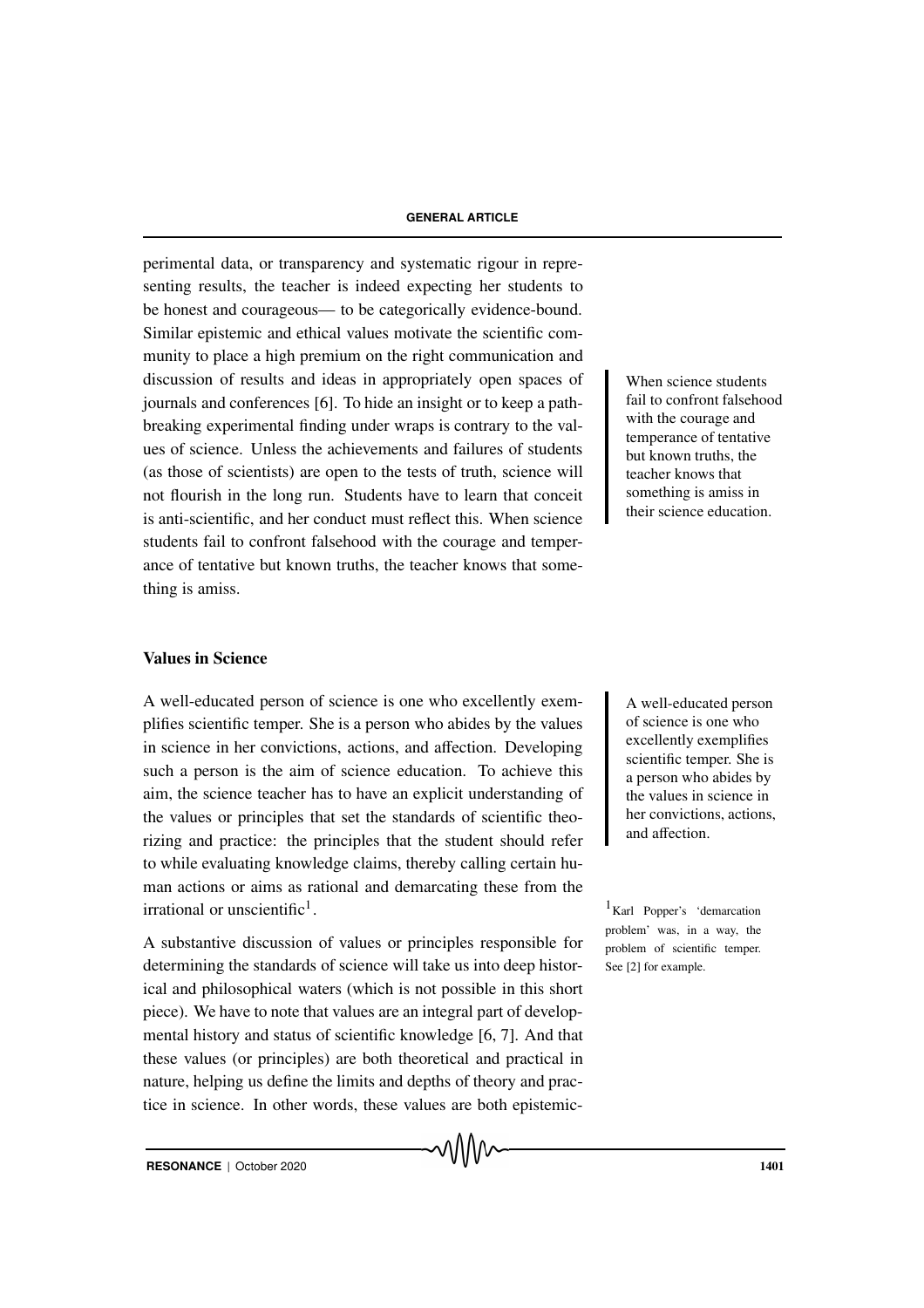A student of science must learn that all ideas do not have equal value in science. For every idea does not meet the scientific standards of intelligibility, explanatory sweep, and well-demonstrated consistent support of empirical evidence from which the existence of the postulated causal entities could be reliably inferred. aesthetic (concerning knowledge) and ethical (concerning the knower). Values in science may remain implicit or unacknowledged in the world of working scientists. But they have to have a well-marked space and weight in the world of science students and teachers. A student of science must learn that all ideas do not have equal value in science. For every idea does not meet the scientific standards of intelligibility, explanatory sweep, and well-demonstrated consistent support of empirical evidence from which existence of the postulated causal entities could be reliably inferred.

The just mentioned values are the values of scientific justification and explanation. These values, along with the personal-ethical values discussed in the previous section, together define the scientific temper. As a brief illustration, we could think of the scientific character of Darwin's theorizing. Why every idea of evolution is not of equal scientific value? Or, what is distinctively scientific about Darwin's idea of natural selection? Think of Darwin's tenacity and determination to develop the idea of natural selection, but within the rational limits of natural philosophy. The latter is demonstrated by the limits Darwin set on his evolutionary theorization: his theory limits itself to the question of the evolution of life; he stayed away from the question of the origin of life in his theorization. Further, Darwin's simple and unifying explanation restricts itself to causes within the bounds of this empirical-natural world (variation and heredity) and makes evident their ubiquity as well as necessity across the present and past living world [8]. In the theorising of Newton, we find a similar restraint. Newton too was wary of delving deep into the nature or cause of gravity while being convinced of its universal presence [9]. The purpose of these examples is to illustrate the temper of scientific theorizing. It is not to suggest that something programmatic could be extracted from these examples.

# Method of Science

Learning is not memorizing. The purpose of science teaching is not restricted to memorizing facts—facts about plants and an-

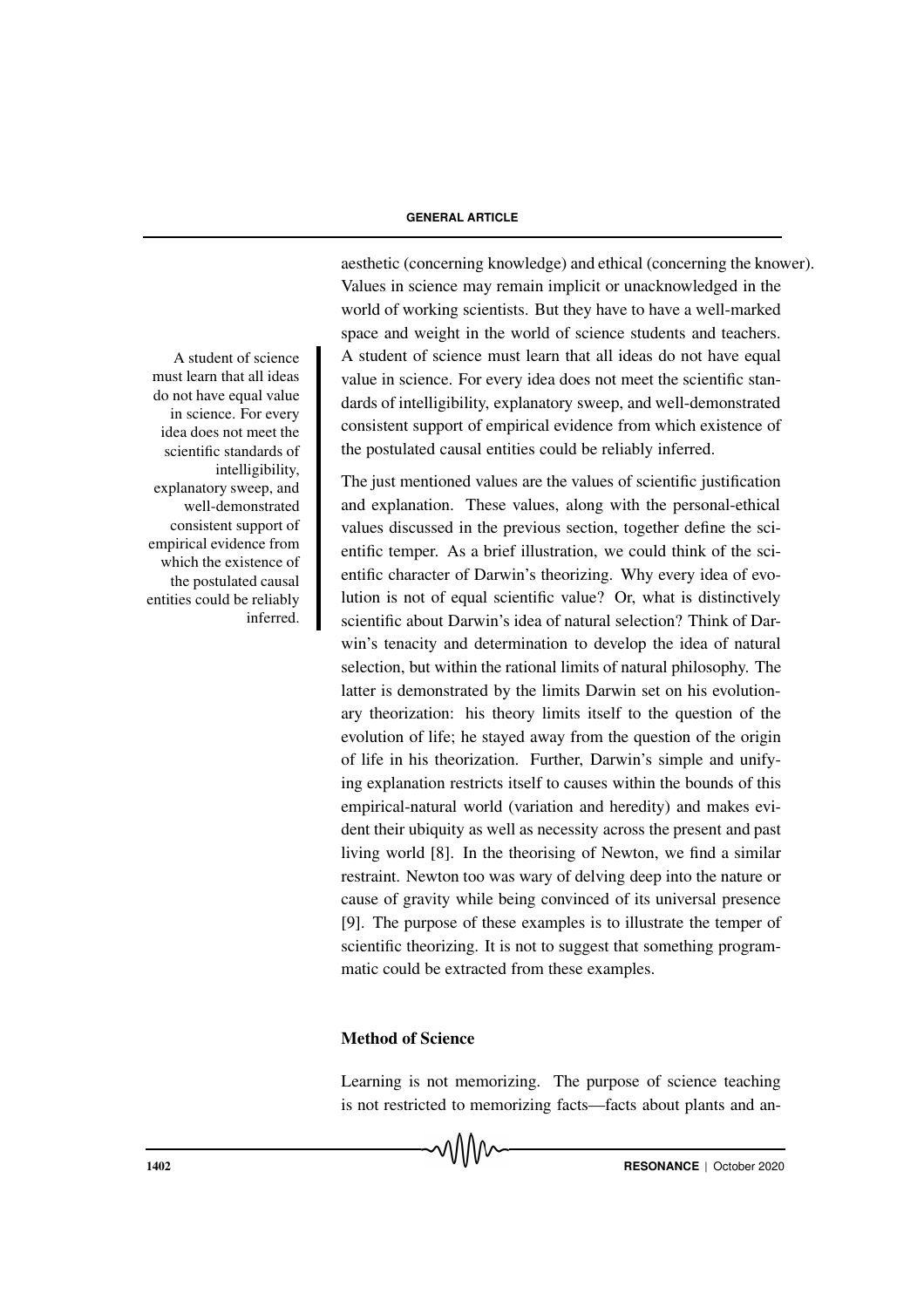imals, about physical and chemical properties of matter, about how bodies move and behave, etc. Learning science is distinct from rote learning. If the student remembers science as a body of constant, universal, necessary, diverse but law-bound facts of Learning science is nature, then such memory is at best a poor partial representation of what science actually is. Science educationists are not wrong in striving to move away from learning by rote. But what is the typical way out that is suggested? "Activity-based learning". The activities in science classrooms—collecting data to employ theories in solving problems—are supposed to be representative of activities of scientists. And scientists, in turn, are supposed to follow a well-defined method. Moreover, the success of science is attributed to the method of science, and it is argued that to learn science is to master its method. I will call this a method-centric conception of science teaching. Scientific temper can rarely flourish in method-centric science teaching. The reasons are clear: method-centric conception ends up focusing on predictive success at the cost of sciences' explanatory "success (and failure)" while attributing the predictive success to the efficiency of procedures in science. Method-centric science teaching has a highly scientific temper can impoverished view of scientific practice. It is ignorant about the historical and philosophical dimensions of developments in sciences. For instance, to continue with the earlier Darwin example: Darwin's theorizing cannot be captured in a schema that swiftly moves from collection of data on individual variation and adaptation to the idea of natural selection. Such a scheme will not only ignore the complex historical and philosophical considerations that Darwin had to struggle with, but also the specific details of the development of his idea—the role of analogies and inference to the best explanation in his theorizing, for example. [10, 11] Teaching scientific temper without an adequate under-<br>
To develop scientific standing of historical and philosophical dimensions of science is an impossible proposition. In the absence of this understanding, teachers will reduce science to sets of steps to follow—they will have an unprincipled notion of scientific practice. To develop scientific temper is to develop a principled understanding of science [4].

distinct from rote learning. If the student remembers science as a body of constant, universal, necessary, diverse but law-bound facts of nature, then such memory is at best a poor partial representation of what science actually is.

rarely flourish when science teaching emphasizes procedural-prediction and ignores the development of explanatoryunderstanding.

temper is to develop a principled understanding of science.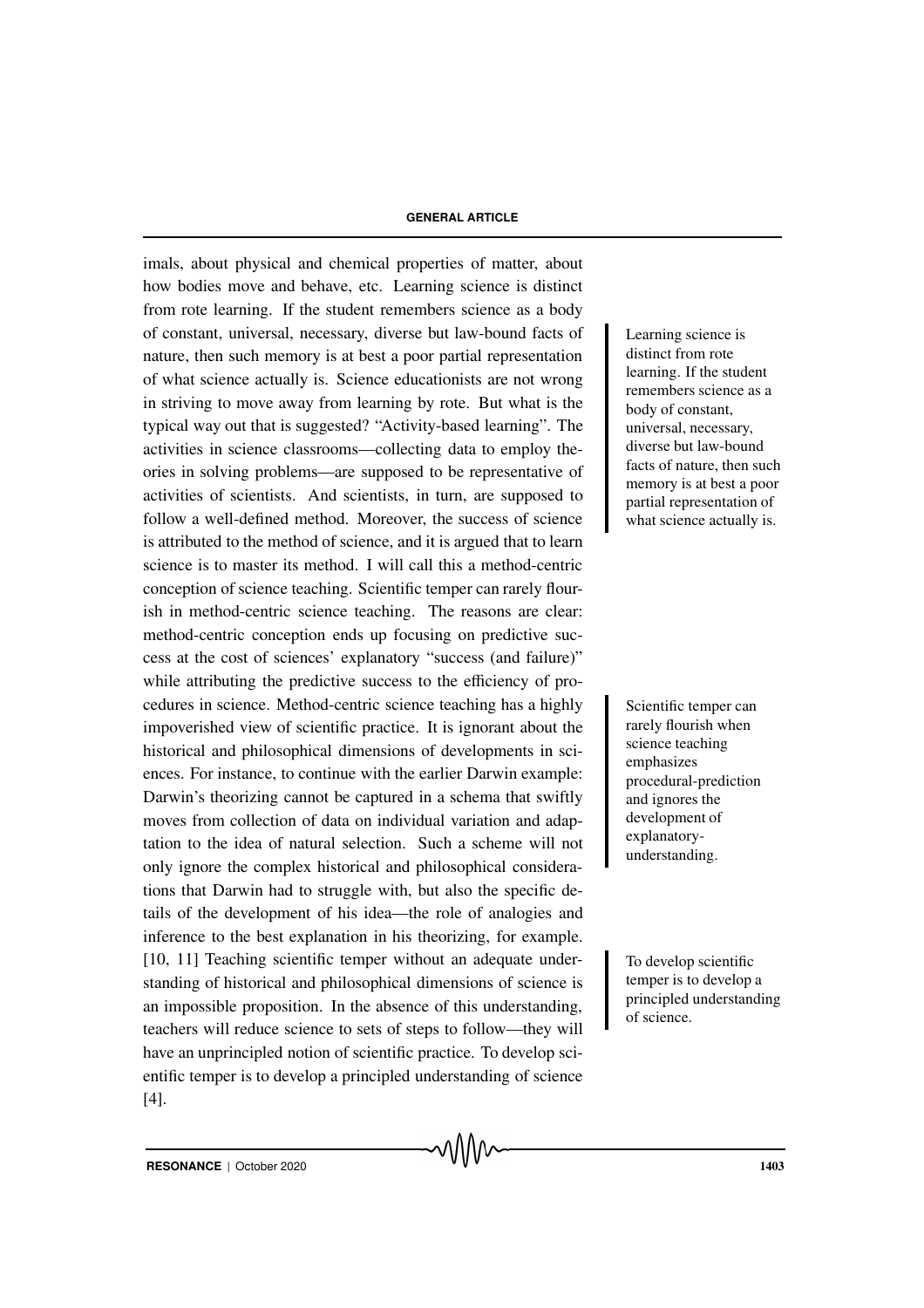A story of the success of science is a story of the success of principles—ethical and epistemic values—which ordinary women and men of science were "committed to, in their work" to develop justifiable descriptions and explanations of various aspects of the natural world. Human progress runs on "resolving the contradictions" in human life—in human experience and knowledge [12]. However motivating child-friendly and popular, teaching unprincipled practices in the name of science is anti-scientific. It is fated to kill scientific temper and in the long run the institution of science itself.

# Conclusion

Science teachers' usual focus is on the content of learners' beliefs. Learning content is necessary but not enough for the development of scientific temper among the students. To develop scientific temper, the teacher has to focus on the learner per se: think of the learner as a person of certain conviction and conduct. The teacher of scientific temper has an eye on qualities of character—like honesty and consistency and has to reflect on the contributions of science education to the development of such qualities among students. What is it that the student values in science, and why she values what she values—on what principles? While thinking of the personal development of her students, the teacher has to reflect on the nature and character of the development of scientific knowledge—on the epistemic and ethical values that demarcate and direct theory and practice of science. Science is neither a permanent set of facts nor a pre-defined set of procedures that guarantee success to its practitioners. Science has flourished because of the temper of persons of ethical and epistemic excellence. Teaching scientific temper is teaching the values in science for "personal-ethical, and consequently, social betterment". A scientifically tempered citizenry values truth over rhetoric in a culture capable of honouring ethical and aesthetic excellence.

The teacher of scientific. temper has an eye on qualities of character—like honesty and consistency and has to reflect on the contributions of science education to the development of such qualities among students.